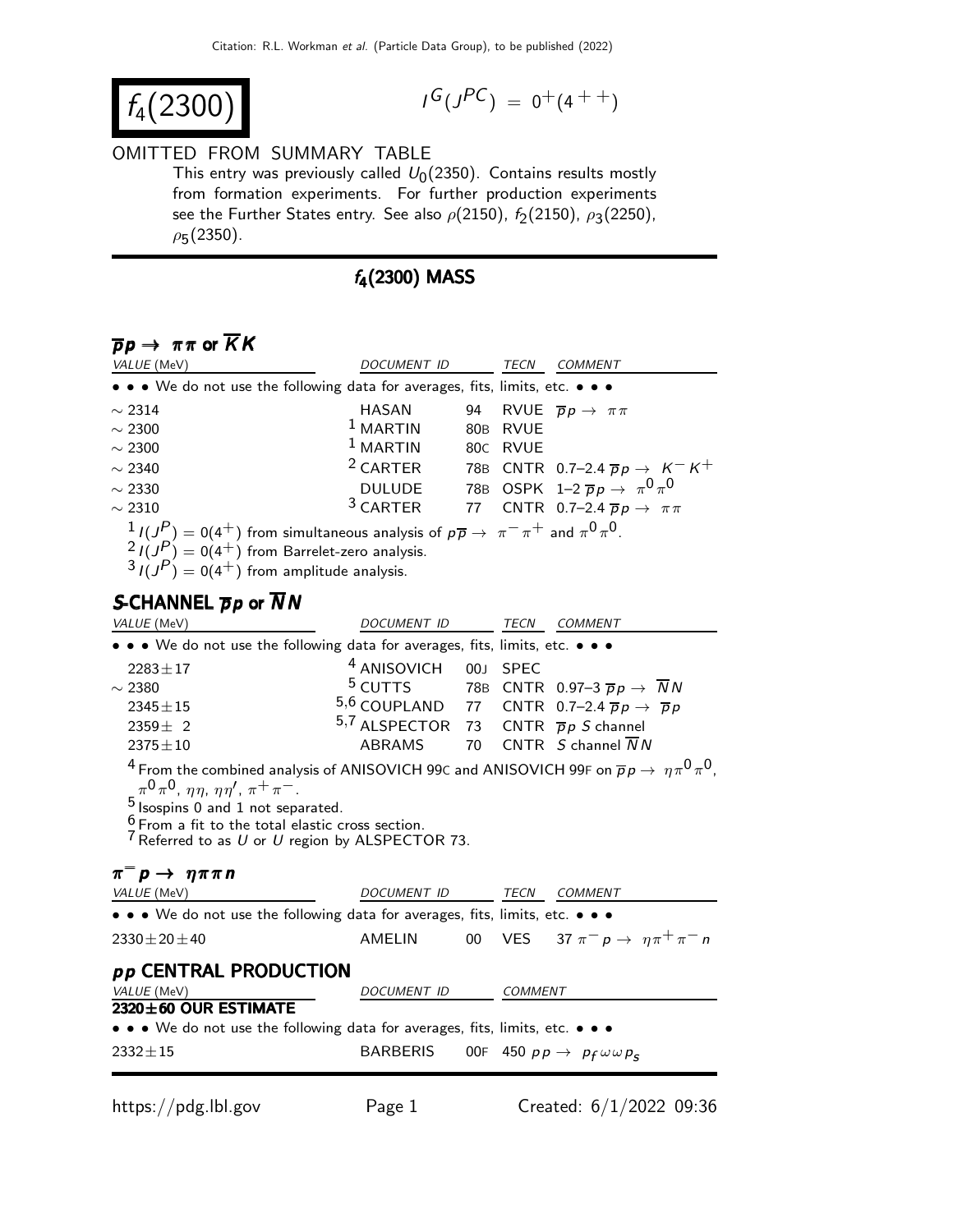# f4(2300) WIDTH

| $\overline{p}p\rightarrow\ \pi\pi$ or $KK$                                                                                                                                                                                            |                                                         |      |                              |                                                                                                          |  |
|---------------------------------------------------------------------------------------------------------------------------------------------------------------------------------------------------------------------------------------|---------------------------------------------------------|------|------------------------------|----------------------------------------------------------------------------------------------------------|--|
| VALUE (MeV)                                                                                                                                                                                                                           | DOCUMENT ID                                             |      |                              | TECN COMMENT                                                                                             |  |
| • • • We do not use the following data for averages, fits, limits, etc. • • •                                                                                                                                                         |                                                         |      |                              |                                                                                                          |  |
| $\sim$ 278                                                                                                                                                                                                                            | HASAN<br><sup>8</sup> MARTIN                            | 94   |                              | RVUE $\overline{p}p \rightarrow \pi \pi$                                                                 |  |
| $\sim$ 200                                                                                                                                                                                                                            | $9$ CARTER                                              |      | 80C RVUE                     |                                                                                                          |  |
| $\sim 150$<br>$\sim 210$                                                                                                                                                                                                              | $10$ CARTER                                             | 77   |                              | 78B CNTR 0.7-2.4 $\overline{p}p \rightarrow K^- K^+$<br>CNTR 0.7-2.4 $\overline{p}p \rightarrow \pi \pi$ |  |
|                                                                                                                                                                                                                                       |                                                         |      |                              |                                                                                                          |  |
| $\frac{8}{J}$ $J(J^P) = 0(4^+)$ from simultaneous analysis of $p\overline{p} \rightarrow \pi^- \pi^+$ and $\pi^0 \pi^0$ .<br>$\frac{9}{2}I(J^P) = 0(4^+)$ from Barrelet-zero analysis.<br>$10 I(JP) = 0(4+)$ from amplitude analysis. |                                                         |      |                              |                                                                                                          |  |
| S-CHANNEL $\overline{p}p$ or NN                                                                                                                                                                                                       |                                                         |      |                              |                                                                                                          |  |
| VALUE (MeV)                                                                                                                                                                                                                           | DOCUMENT ID                                             |      |                              | TECN COMMENT                                                                                             |  |
| • • • We do not use the following data for averages, fits, limits, etc. • • •                                                                                                                                                         |                                                         |      |                              |                                                                                                          |  |
| $310 \pm 25$                                                                                                                                                                                                                          | $^{11}$ ANISOVICH                                       | 00J  | <b>SPEC</b>                  |                                                                                                          |  |
| $135 + 150$<br>65                                                                                                                                                                                                                     | 12,13 COUPLAND                                          |      |                              | 77 CNTR 0.7-2.4 $\overline{p}p \rightarrow \overline{p}p$                                                |  |
| $165^{+}_{-}$ $^{18}_{8}$                                                                                                                                                                                                             | <sup>13</sup> ALSPECTOR                                 |      |                              | 73 CNTR $\overline{p}p S$ channel                                                                        |  |
| $\sim 190$                                                                                                                                                                                                                            | ABRAMS                                                  | 70   |                              | CNTR $S$ channel $\overline{N}$ N                                                                        |  |
| $12$ From a fit to the total elastic cross section.<br>$13$ Isospins 0 and 1 not separated.<br>$\pi^- p \to \eta \pi \pi n$                                                                                                           |                                                         |      |                              |                                                                                                          |  |
| VALUE (MeV)                                                                                                                                                                                                                           | DOCUMENT ID                                             |      |                              | <b>TECN COMMENT</b>                                                                                      |  |
| • • • We do not use the following data for averages, fits, limits, etc. • • •                                                                                                                                                         |                                                         |      |                              |                                                                                                          |  |
| $235 \pm 50 \pm 40$                                                                                                                                                                                                                   | AMELIN                                                  | 00   |                              | VES 37 $\pi^- p \rightarrow \eta \pi^+ \pi^- n$                                                          |  |
| <b><i>pp</i></b> CENTRAL PRODUCTION                                                                                                                                                                                                   |                                                         |      | <b>COMMENT</b>               |                                                                                                          |  |
| VALUE (MeV)<br>250±80 OUR ESTIMATE                                                                                                                                                                                                    | DOCUMENT ID                                             |      |                              |                                                                                                          |  |
| • • • We do not use the following data for averages, fits, limits, etc. • • •                                                                                                                                                         |                                                         |      |                              |                                                                                                          |  |
| $260 + 57$                                                                                                                                                                                                                            | BARBERIS 00F 450 $pp \rightarrow p_f \omega \omega p_s$ |      |                              |                                                                                                          |  |
|                                                                                                                                                                                                                                       | $f_4(2300)$ DECAY MODES                                 |      |                              |                                                                                                          |  |
| Mode                                                                                                                                                                                                                                  |                                                         |      | Fraction $(\Gamma_i/\Gamma)$ |                                                                                                          |  |
| $\mathsf{L}_1$<br>$\rho \rho$                                                                                                                                                                                                         |                                                         | seen |                              |                                                                                                          |  |
| $\Gamma_2$<br>$\omega\,\omega$                                                                                                                                                                                                        |                                                         | seen |                              |                                                                                                          |  |
| $\Gamma_3$<br>$\eta \pi \pi$                                                                                                                                                                                                          |                                                         | seen |                              |                                                                                                          |  |
| $\Gamma_4$<br>$\pi\,\pi$                                                                                                                                                                                                              |                                                         | seen |                              |                                                                                                          |  |
| $K\overline{K}$<br>$\mathsf{F}_5$                                                                                                                                                                                                     |                                                         | seen |                              |                                                                                                          |  |

 $\Gamma_6$  NN seen